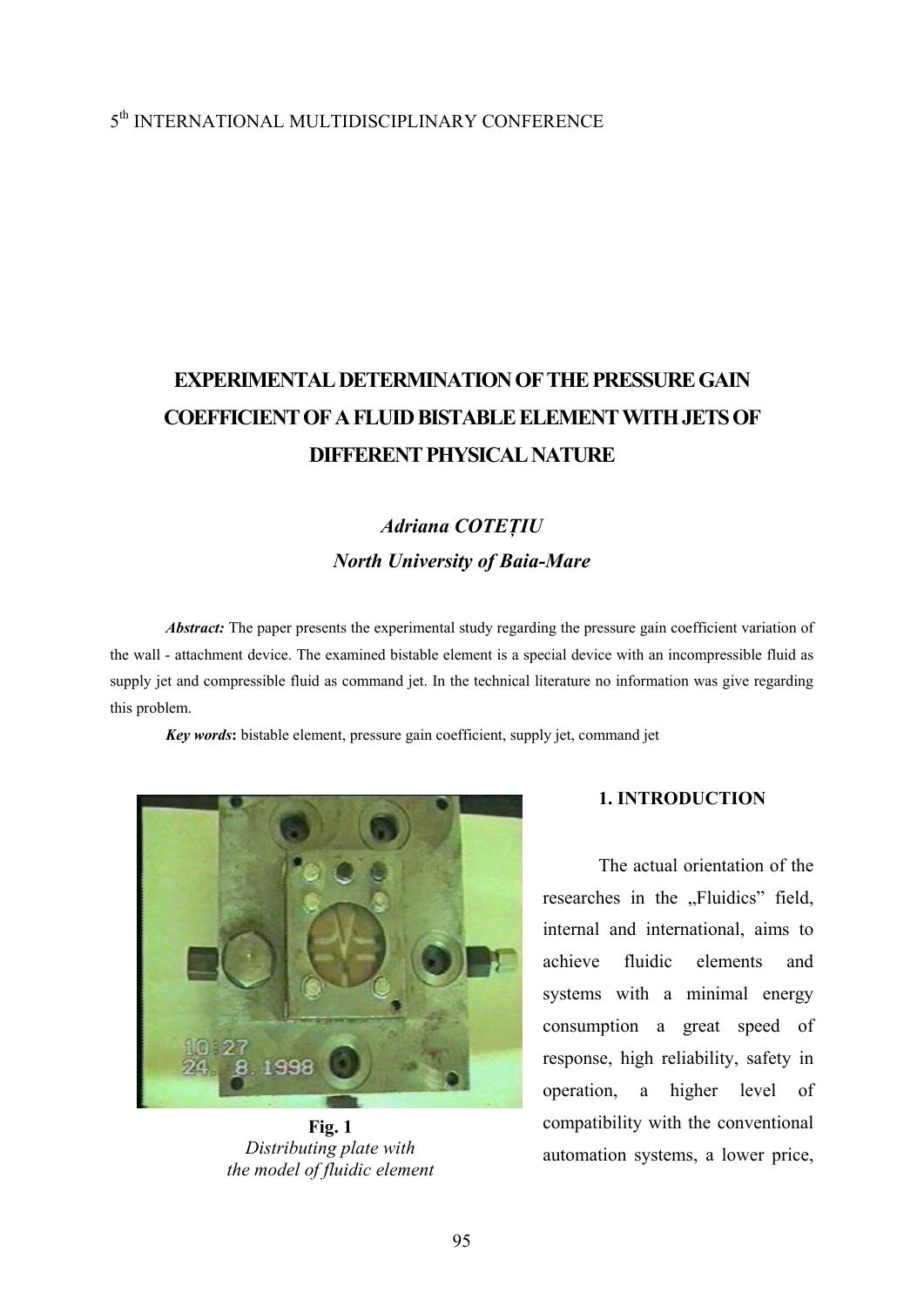in the end, performances that justify their usage.

The paper presents the experimental analysis concerning the pressure retrieved on the two branches of the bistable element reacts under the variation conditions of the entering dimensions (respectively the supply jet pressure and command jet pressure [2], [3], [4].

This allowed the comparative analysis of the pressure gain coefficient variation, as an important stationary performance of the fluidic amplifier. The stand, distributing plate with the three models of fluidic elements (fig. 1) made for experimentation allowed the performance of some measurements that led to some conclusions concerning constructive and functional aspects of the used fluidic bistable.

Taking into account the electropneumatic analogy, admitting a stationary model of the system, made up of impedances proper to each subsystem, a relation of performances dependence can be found out, depending the geometrical and functional parameters of the system.

For a symmetrical system, the power jet of  $[Q_a, p_a]$  parameters is totally received on a receiving canal. The recovery in flow and pressure is established by taking into account only the resistance effect of the impedances suitable to supply spout  $Z_a$ , exhaustion  $Z_{es}$ , receiving canal  $Z_r$  and charge  $Z_s$  [5].

Writing down the exit flow  $Q_e = Q_r$  as recovered flow, we can express [6] *the gain coefficient in flow Crq* :

$$
C_{rq} = \frac{Q_r}{Q_a} = \frac{Z_{eg}}{Z_{eg} + Z_r + Z_s} \qquad \text{or:} \qquad C_{rq} = \frac{1}{1 + \frac{Z_r}{Z_{eg}} + \frac{Z_s}{Z_{eg}}}
$$
 equivalent with:  

$$
C_{rq} = \frac{1}{1 + \frac{R_r}{R_{eg}} + \frac{R_s}{R_{eg}}}
$$
(1)

and the pressure gain coefficient *Crp :* 

$$
C_{rp} = \frac{p_r}{p_a} = \frac{1}{\left(1 + \frac{R_a}{R_{eg}}\right)\left(1 + \frac{R_r}{R_{eg}}\right) + \frac{R_a}{R_s}}
$$
(2)

In relations (1) and (2) we can observe that the recovery in pressure and flow is subunitary. If we take into account the flow rate drove by the power jet it is possible for the flow recovery to outrun the unity.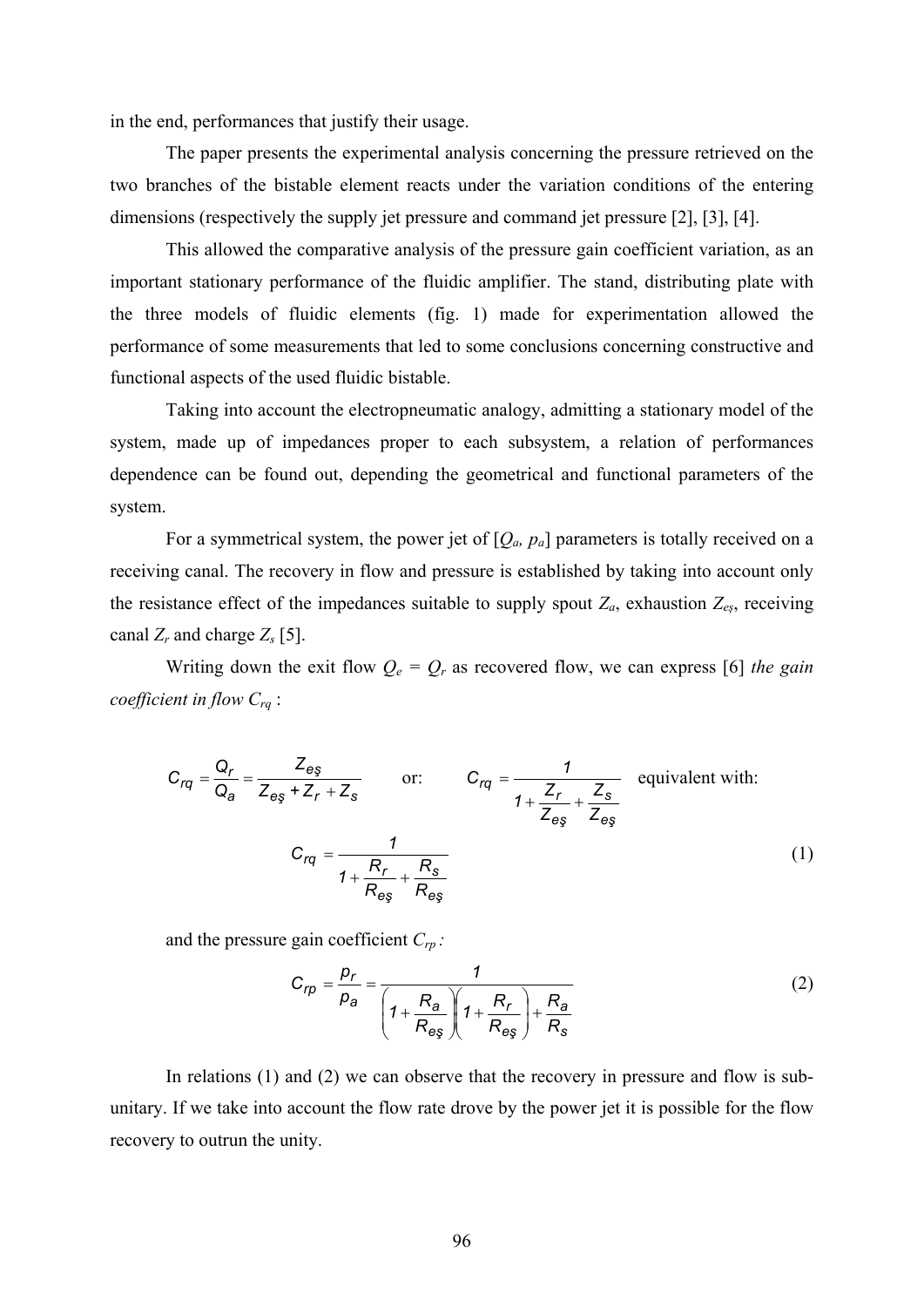#### **2. EXPERIMENTAL STUDY OF THE PRESSURE GAIN COEFFICIENT**



The special fluidic device discrete action, theoretically studied in this paper, has a geometrical structure inspired by an amplifier design for supersonic compressible fluids, studied by F. Bavagnoli, an Italian [1]. This power amplifier is represented through the fluidic device of the symmetrical bistable element type, basing on the principle of jet attachment to solid walls – the Coanda effect. Its particularity stands in the fact that it uses a liquid supply jet and air control jets [4].

The experimental data obtained allow the analysis of the pressure gain coefficient variation depending on the supply jet section.

For the same value of the supply pressure, constantly maintained, for example  $p_a=4.5\times10^5$ Pa, respectively of the command jet  $p_c=1.6\times10^5$ Pa the pressure coefficient was calculated for the three fluidic elements. Then, figure 2 highlights the increase of the pressure gain coefficient  $C_{rp}$  at the same time with the growth of the power spout breadth.

### **3. CONCLUSIONS**

We can observe the increase of the pressure gain coefficient  $C_{rp}$  at the same time with the power spout breadth. The experimental result is the same with the theoretical one